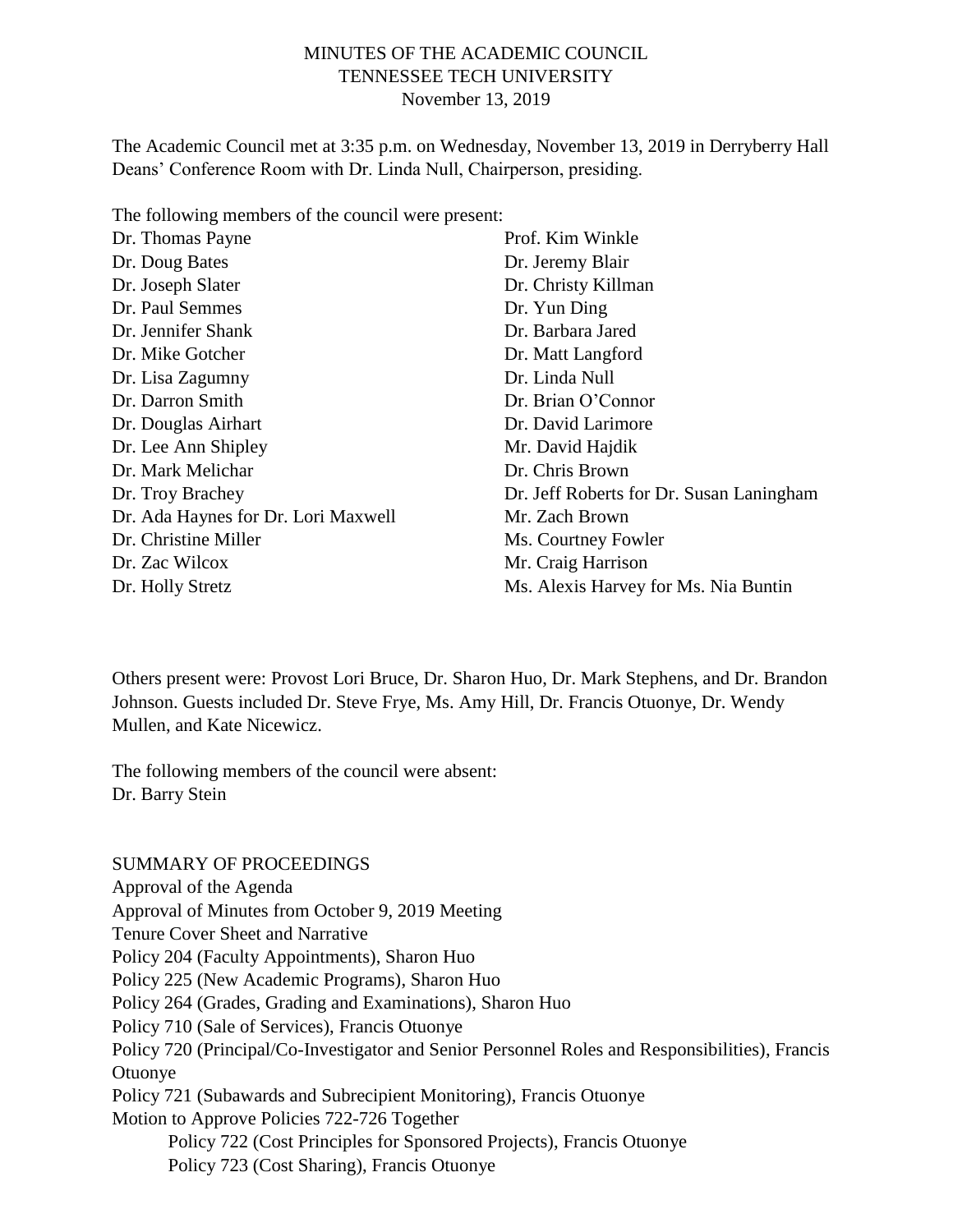Policy 724 (Charging of Clerical and Administrative Costs on Grants and Contracts), Francis Otuonye Policy 725 (Project Closeout), Francis Otuonye Policy 726 (Program Income), Francis Otuonye LON – Bachelor of Science in Fine Arts, Jennifer Shank College of Business, Amend MBA Degree Requirements ("C" repeat changed), Kate Nicewicz College of Business, Change FastTrack offering in COBA, Kate Nicewicz College of Business, Change GMAT/GRE waivers for MBA, Kate Nicewicz Electrical & Computer Engineering, ECE department course change and M.S. with non-thesis option degree requirements, Holly Stretz College of Business, Graduate Certificate Proposal for Banking and Financial Services, Kate

Nicewicz

College of Business, Graduate Certificate Proposal for Cyber Management and Analytics, Kate Nicewicz

#### PROCEEDINGS

Approval of the Agenda

Mr. Zach Brown MOVED approval and Dr. Lisa Zagumny SECONDED. APPROVED unanimously.

Approval of Minutes from October 9, 2019 Meeting

Mr. Zach Brown MOVED approval and Dr. Lisa Zagumny SECONDED. APPROVED unanimously

# Tenure Cover Sheet and Narrative (Informational Only)

The committee discussed the cover sheet and narrative, and the qualitative vs. quantitative nature of the data on IDEA evaluations. Ms. Fowler stated that it is important to include student feedback. After further discussion, the committee stated that they would continue working on the cover sheet and present it again in Spring 2020.

# Policy 204 (Faculty Appointments)

Dr. Stephens stated that the changes made provided clarification between instructor and lecturer. This will allow the department to shift from temporary one-year Instructor appointments, to more permanent (3-5 year) Lecturer appointment; offering more permanency to positions when needed. Dr. Darron Smith MOVED approval and Dr. Lisa Zagumny SECONDED. APPROVED unanimously.

#### Policy 225 (New Academic Programs)

Dr. Huo stated that THEC revised their policy on NAPP. The changes made to the Tennessee Tech policy reflect the changes made to the THEC policy. Dr. Darron Smith MOVED approval and Dr. Holly Stretz SECONDED. APPROVED unanimously.

# Policy 264 (Grades, Grading and Examinations)

Dr. Huo stated that the policy was revised to include reference to the already existing "I" form. Request to repeat a course of "B" or better form was revised to include the Chair to approve the form instead of the Vice President and Provost. Dr. Barbara Jared MOVED approval and Dr. Tom Payne SECONDED. APPROVED unanimously.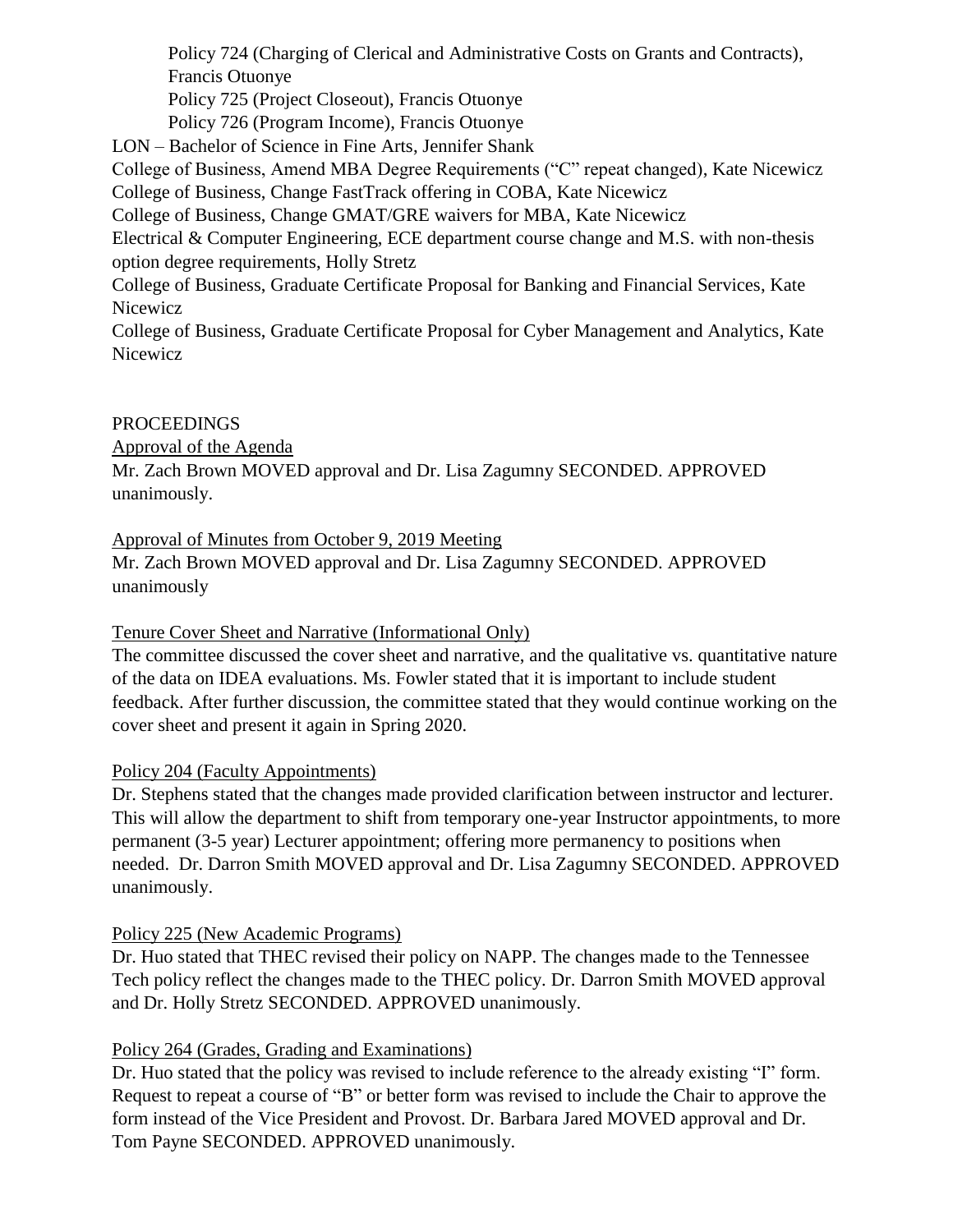### Policy 710 (Sale of Services)

Dr. Otuonye stated that the purpose of this policy is to establish policy consistent with operational practices for all units to external constituents, in compliance with federal and state guidelines. After much discussion, Dr. Otuonye stated that when we provide services to outside the university, there must be a fee structure. Without a fee structure we would be operating as a for-profit and would therefore be out of compliance. Dr. Barbara Jared MOVED approval and Dr. Tom Payne SECONDED. APPROVED unanimously.

Policy 720 (Principal/Co-Investigator and Senior Personnel Roles and Responsibilities) Dr. Otuonye stated that the purpose of this policy is to set forth Tennessee Tech's requirements for designating persons as Principal Investigator (PI), Co-Principal Investigator (Co-PI), and Senior Personnel on externally sponsored projects, as well as their roles and responsibilities, and the procedures for removing them from that role, if necessary. Dr. Darron Smith MOVED approval and Mr. Zach Brown SECONDED. APPROVED unanimously.

# Policy 721 (Subawards and Subrecipient Monitoring)

Dr. Otuonye stated that the purpose of this policy is to ensure that entities who perform a substantive portion of a sponsored award on behalf of Tennessee Tech comply with the applicable laws, policies, and regulations of the funding agency, the State, and the University. Tennessee Tech may issue a subaward to a subrecipient for the purpose of performing that portion of the project in accordance with the sponsored award prime agreement. Dr. Douglas Airhart MOVED approval and Dr. Lisa Zagumny SECONDED. APPROVED unanimously.

#### Motion to Approve Policies 722-726 Together

Dr. Holly Stretz MOVED to approve policies 722, 723, 724, 725, and 726 together as presented. Dr. Mike Gotcher SECONDED. APPROVED unanimously.

LON – Bachelor of Science in Fine Arts After minimal discussion, Dr. Holly Stretz MOVED approval and Dr. Zagumny SECONDED. APPROVED unanimously.

College of Business, Amend MBA Degree Requirements ("C" repeat changed) After minimal discussion, Dr. Darron Smith MOVED approval and Mr. Zach Brown SECONDED. APPROVED unanimously.

College of Business, Change FastTrack offering in COBA After minimal discussion, Dr. Darron Smith MOVED approval and Mr. Zach Brown SECONDED. APPROVED unanimously.

College of Business, Change GMAT/GRE waivers for MBA After minimal discussion, Dr. Barbara Jared MOVED approval and Dr. Zagumny SECONDED. APPROVED unanimously.

Electrical & Computer Engineering, ECE department course change and M.S. with non-thesis option degree requirements After minimal discussion, Dr. Darron Smith MOVED approval and Mr. Zach Brown

SECONDED. APPROVED unanimously.

College of Business, Graduate Certificate Proposal for Banking and Financial Services